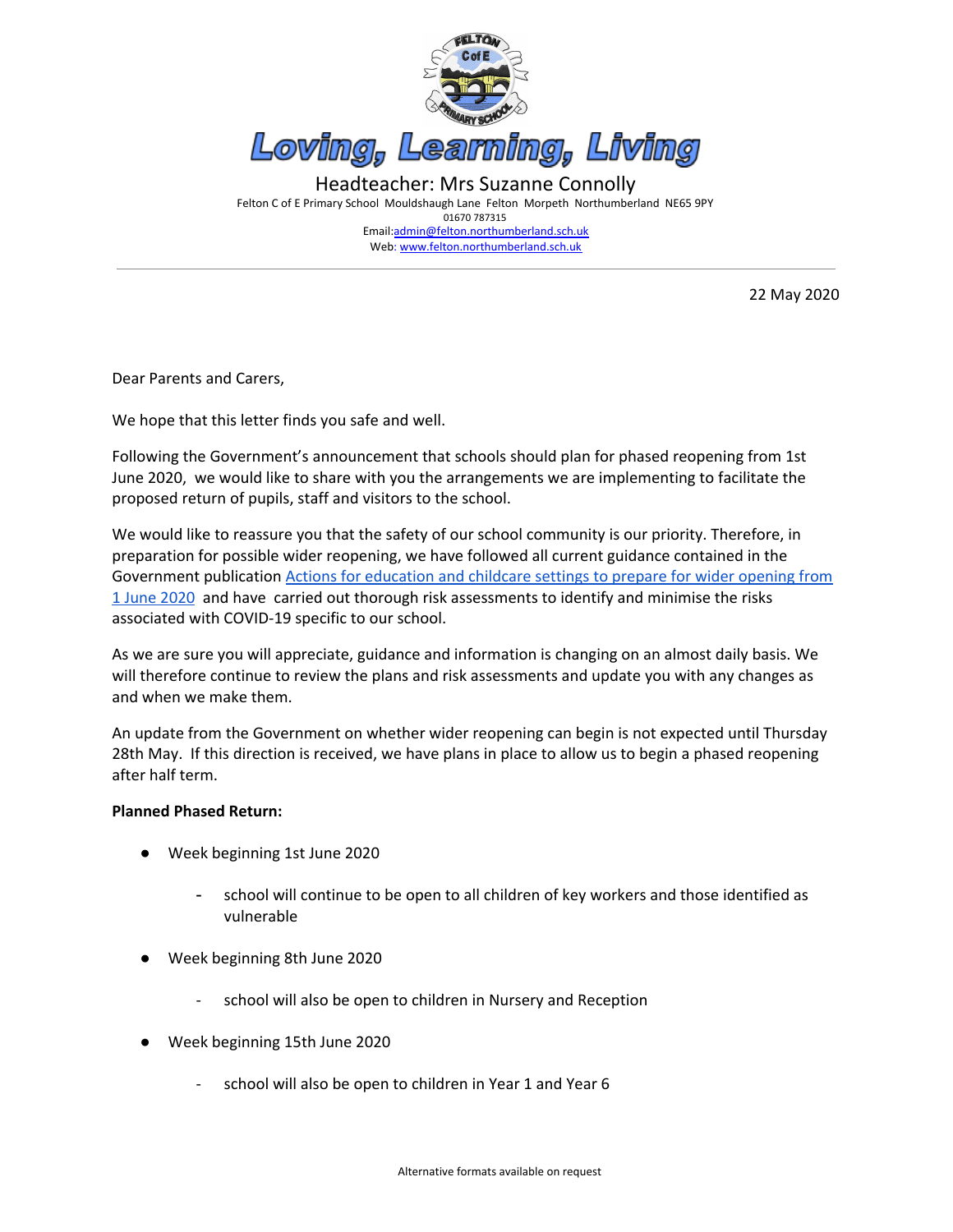## **Arrangements for each group or 'pod' ,are planned to be:**

All pods will be no more than 15 pupils and depending on the size of room, sometimes fewer. Once children are attending a 'pod' they will remain in that group. Ratios of staff to pupils in Nursery/Reception will be 1:8 and in all other 'pods' 1:15.

- Children of key workers and those identified as vulnerable (Yrs 2345) : Mrs Paisley
- Nursery and Reception : Mrs Pounder and Mrs Murray
- Year 1 : Mr Pearson
- Year 6 : Ms Leithead
- All groups will be supported by our Teaching Assistants as required.

In the event that a teacher is unavailable for work, teaching assistants, in line with government guidance, will then lead groups.

Once capacity is reached in each 'pod' we have reserved the hall as space for overflow provision.

Our limited space means that in order to follow current guidelines we calculate our total capacity to be a maximum of 69 pupils per day. However, children will not move between 'pods' in response to changes in demand for provision as contact between children must be minimised.

#### **Maintaining infection control in school**

As per the advice from the government, the following actions for infection control will be in place:

The school will be implement guidance as detailed in *Coronavirus (COVID-19): [implementing](https://www.gov.uk/government/publications/coronavirus-covid-19-implementing-social-distancing-in-education-and-childcare-settings/coronavirus-covid-19-implementing-social-distancing-in-education-and-childcare-settings) protective measures in [education](https://www.gov.uk/government/publications/coronavirus-covid-19-implementing-social-distancing-in-education-and-childcare-settings/coronavirus-covid-19-implementing-social-distancing-in-education-and-childcare-settings) and childcare settings*

To ensure the risk of transmission of infection is substantially reduced when the school reopens, we will implement the following controls:

- Children to be grouped in cohort 'zones' to facilitate minimum possible contact between them and other pupils attending school in different zones
- Class sizes to be halved, and classrooms rearranged to ensure seating positions are two metres apart
- The Policy for Good behaviour to be updated to account for the social distancing rules in each 'pod' and other expectations of pupils. Pupils and their parents will be informed about the changes to the Policy for Good Behaviour ahead of their return to school
- Whole school and Zone specific risk assessments to reflect the different requirements of each age group
- Contact with individuals who are unwell to be minimised by ensuring that those who have coronavirus symptoms, or who live with someone who does, do not attend school
- Regular and frequent washing of hands to be encouraged, ensuring everyone cleanses their hands thoroughly for 20 seconds using soap or by the use of an alcohol-based sanitiser
- Good respiratory hygiene to be reinforced and posters displayed to promote the steps that should be taken
- Cleaning of regularly touched surfaces and equipment to be carried out frequently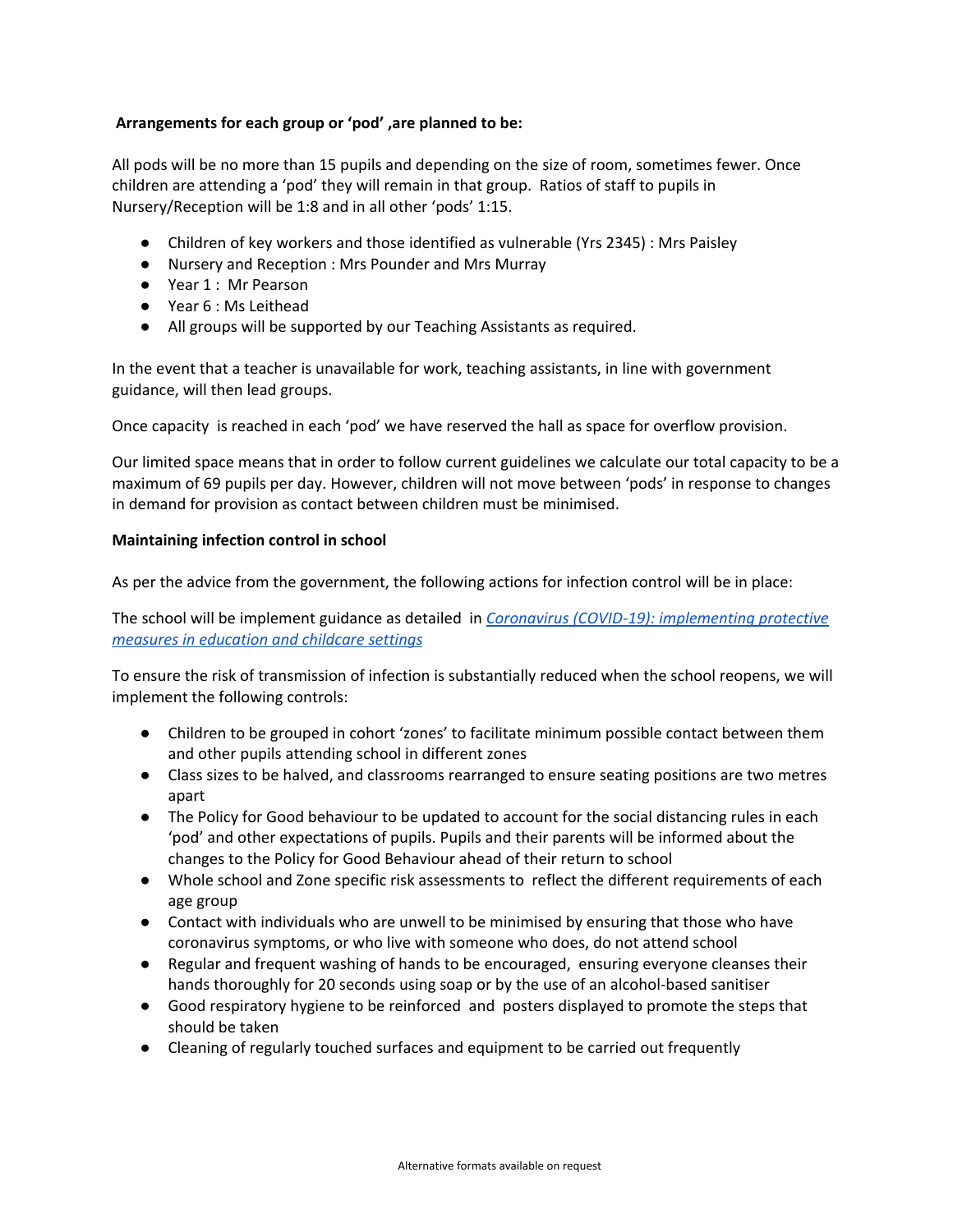- Contact and mixing of pupils to be minimised by alterations to the school environment, including classroom layouts, limits on the number of pupils who use toilet facilities at any time, staggered timetables and changes to the way pupils move around school.
- Parents are required not to enter school buildings or to gather at the school gates

We would ask that you continue to encourage good infection control practices, such as thorough handwashing, at home and keep your child informed about the things they can do to discourage the spread of infection.

As per the current NHS and government advice, you should keep your child at home for a period of 14 days if they develop coronavirus symptoms. Symptoms include a high temperature or a new, continuous cough. Where symptoms continue after 7 days, or begin to worsen, you should call 111. If someone in your child's household has symptoms, your child must self-isolate for 14 days from the day the other person's symptoms started. This is because it can take 14 days for symptoms to appear. More information regarding symptoms and actions can be found on the NHS website [\(https://www.nhs.uk/conditions/coronavirus-covid-19/\)](https://www.nhs.uk/conditions/coronavirus-covid-19/).

If you think your child may have been exposed to or has coronavirus, please inform the school at the earliest opportunity.

Current advice is that all staff and pupils over the age of 5, will have access to testing if they develop symptoms of coronavirus and rapid action will be taken should any test come back positive The affected pupil or member of staff will be required to self-isolate at home for 14 days, as will any pupils and members of staff they have been in close contact with (ie the rest of the pupil's 'pod').

### **PPE**

We have also considered the use of PPE and the government guidance is clear that face masks are not recommended for staff or pupils attending school. However, we will have appropriate PPE available in the event of anyone showing symptoms or if children require medical attention.

# **School uniform**

- Clothes should be 'clean on' and washed or changed for the start of every day
- Wearing of the school uniform is not necessary but all clothes should be suitable for outdoor activity and the weather conditions. school will not be able to provide our normal outdoor clothing at this time
- Pupils who arrive in dirty or unwashed clothes will be sent home to change
- PE Kit is not required

### **Arrangements for the start and end of the school day**

The beginning and end of the school day are the busiest times for children and adults congregating together in one place, so we plan to implement the following measures when pupils return to school:

- The timings for dropping off and picking up pupils will be staggered for each 'pod' as follows:
	- **Children of Keyworkers & Vulnerable Children**: 9.00am & 2.00pm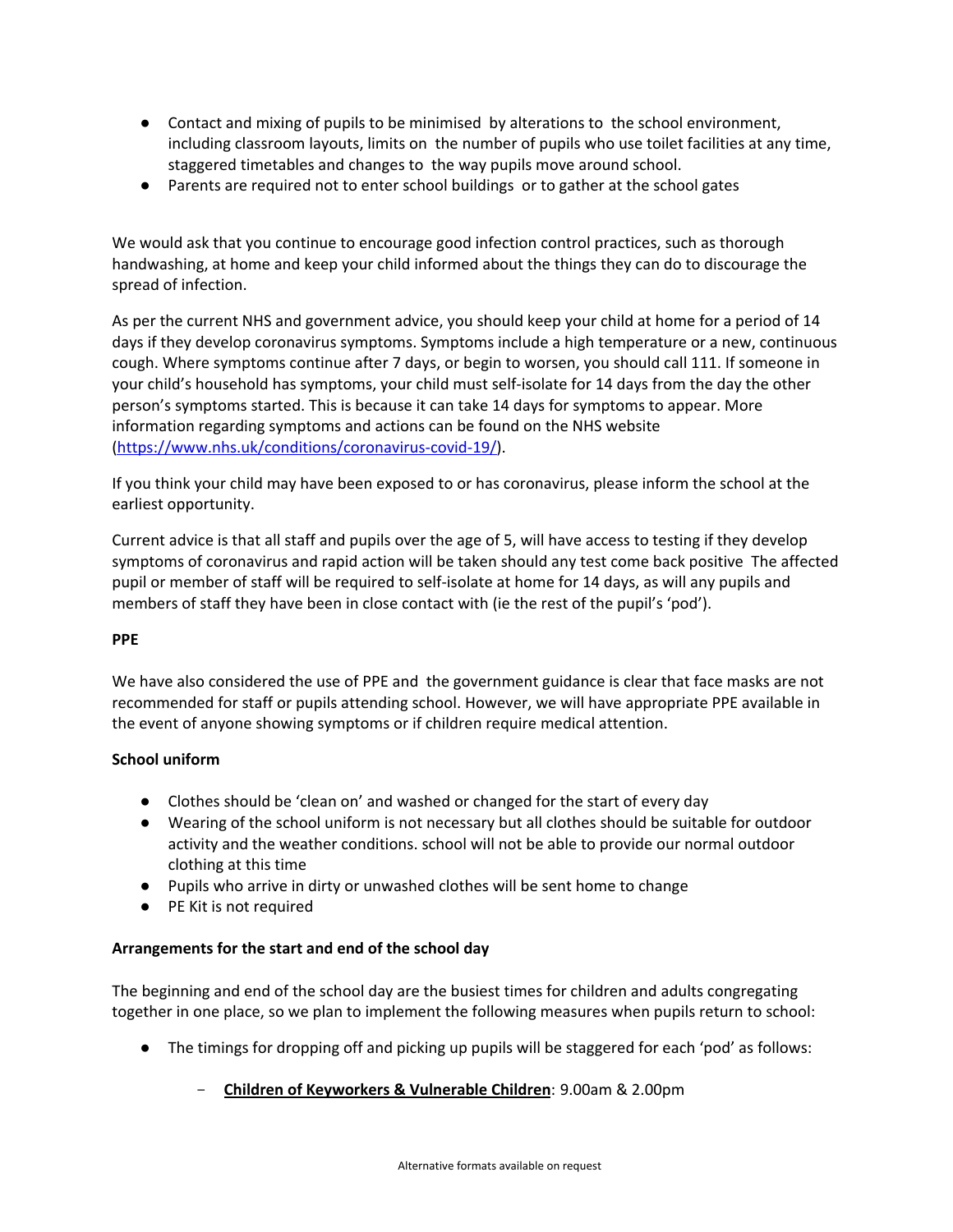|  | <b>Nursery &amp; Reception:</b> |  |
|--|---------------------------------|--|
|  |                                 |  |

$$
- \quad \underline{\text{Year 1:}}
$$

- **Year 6**: 9.45am & 2.45pm

● Pupils will enter and leave the school through their designated zone's entrance which will be clearly marked

- **Nursery & Reception** : 9.15am & 2.15pm

- **Year 1**: 9.30am & 2.30pm

- A marked one-way system will be set up in the school grounds to minimise face-to-face contact between parents and pupils entering and leaving school to make it easier to follow social distancing guidance
- From 3pm every day school will be emptied to allow for deep cleaning. We have employed additional staff and have developed an enhanced cleaning schedule that will be implemented as and when the school reopens to more pupils and staff to ensure increased infection control

## **Arrangements for break times and lunchtimes**

We recognise the importance for all pupils to enjoy access to learning and playtime outside during the school day. All pupils will be given the opportunity to access school grounds throughout the day. However, they will remain separate from other groups at all times.

The school kitchen will provide packed lunches to all pupils who request a school lunch. Children will take lunch in their zones with a teacher presence at all times.

## **The school day**

Specific details of the arrangements for the school day and any changes made to the classrooms will be shared with you prior to the planned reopening for each cohort. These will be in a child friendly format so that you can prepare yourselves and your children for how different school will look and feel on their return. Inevitably, this will be different to what you and they remember, as although we will do our very best to make school as welcoming a place as possible, the current circumstances do not allow us to provide the same environment as before.

### **Curriculum**

Learning will continue to be designed to be accessible for all pupils, whether they are in school or at home. Teachers will continue to use our high quality online resources as detailed on google classroom and on the curriculum tab of our website for all children. This will ensure we are providing essential learning to all pupils whether in school or at home and allow us to maintain equity of curriculum provision to all.

### **Transition arrangements**

This time of year is especially important for our Year 6 pupils, who are preparing to move to the next stage of their education. Even in normal circumstances, this can be a worrying time for children, and for some, the recent time away from school may have magnified their worries. To help all pupils prepare for this change and to make the move to their next school successful, we would like to hear from them about what they are looking forward to and any concerns they have – this will inform our plans for supporting pupils transitioning to their new school. A Pupil Transition Questionnaire will be sent to all Yr